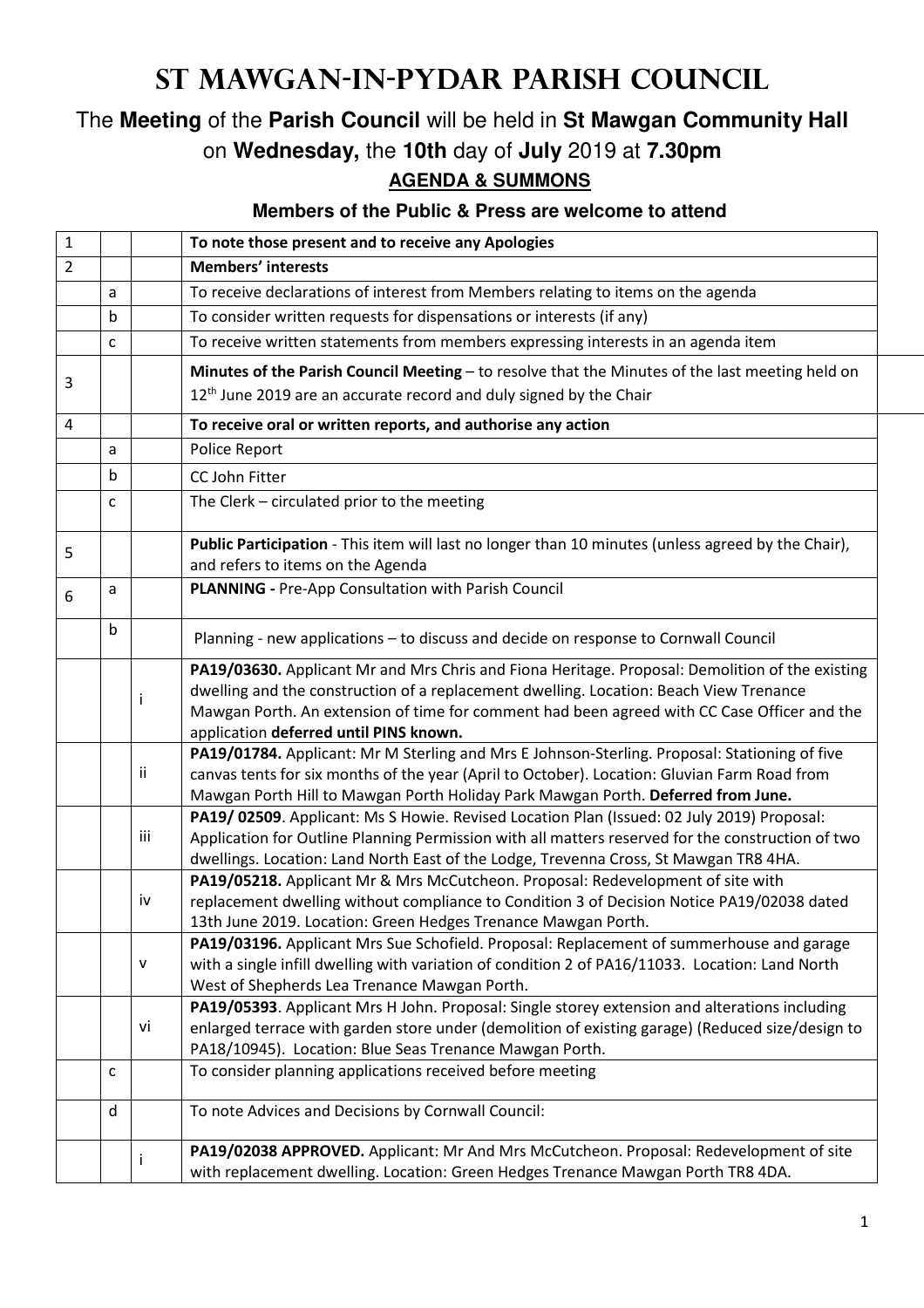|                |   | ii. | PA19/03066 APPROVED Applicant: Mrs Pat Connock. Proposal: Demolition of bungalow and                        |
|----------------|---|-----|-------------------------------------------------------------------------------------------------------------|
|                |   |     | erection of a replacement dwelling. Location: Little Hartley 23 Tredragon Close Mawgan Porth.               |
|                |   |     | PA18/11275 Granted (CAADs, PIPs and LUs only) Applicant: Mr Chris Williams Proposal:                        |
|                |   | iii | Application for a lawful development certificate for existing use of land as 15 tented camping              |
|                |   |     | pitches for seasonal use from March to October. Location: The Granary Retorrick Mill TR8 4BH                |
|                | e |     | <b>5 day-Protocol for Local Councils</b>                                                                    |
|                |   |     | PA18/09327 - to note delegated response - Applicant: Mr A Williams. Proposal: Outline planning              |
|                |   | j.  | permission with some matters reserved for residential development up to 3 houses Outline                    |
|                |   |     | planning permission with some matters reserved for residential development up to 3 houses (inc              |
|                |   |     | Affordable Housing).                                                                                        |
|                | f |     | To discuss planning enforcement issues - to refer any new issues and updates - if any                       |
|                |   | j.  | Unauthorised engineering works at Trevarrian.                                                               |
| $\overline{7}$ |   |     | WORKING GROUPS - to receive reports (if any), and agree any necessary action and expenditure:               |
|                | a |     | Amenities:                                                                                                  |
|                |   | i.  | <b>Playing Field</b>                                                                                        |
|                |   |     | Burial Ground: 1. Notice of interment: the late Norman E Ross - Wednesday 26 <sup>th</sup> June at 9.00 am. |
|                |   | Ϊİ  | Plot R C B137. Clerk in attendance. 2. To approve additional memorial inscription and grant                 |
|                |   |     | permission: Joyce E Sterling (circulated prior to the meeting).                                             |
|                |   | iii | St Mawgan Toilets                                                                                           |
|                |   |     |                                                                                                             |
|                | b |     | Transport and Rights of Way -                                                                               |
|                |   |     | Preliminary Consultation Only - proposed diversions and stopping up of public footpath No. 42               |
|                |   | i.  | (part) and 44 (part) associated with outline application for demolition of dwelling and                     |
|                |   |     | replacement with 2 dwellings. Land at Fair Rising, Trenance, Mawgan Porth - circulated prior to             |
|                |   |     | meeting.                                                                                                    |
|                |   | ii  | Parapet Works to St Mawgan Bridge - to note works re-schedule: 15-22 July.                                  |
|                |   | iii | Mawgan Porth/Trenance public footpath signage                                                               |
|                |   |     |                                                                                                             |
|                | c |     | Beach and Environment - Mawgan Porth Beach Dune Erosion Survey and Report                                   |
|                | d |     | Neighbourhood Plan                                                                                          |
|                | e |     | <b>Affordable Housing</b>                                                                                   |
|                |   |     |                                                                                                             |
|                | f |     | Cornwall Airport Newquay & Search and Rescue Helicopter                                                     |
| 8              |   |     | <b>REPORTS FROM MEETINGS (circulated)</b>                                                                   |
|                |   | Ť   | Cornwall Airport Newquay Consultative Forum Report - 26 June                                                |
|                |   | ii  | Newquay & St Columb Community Network Partnership - 11 July                                                 |
| 9              |   |     | To note and discuss (if appropriate) the correspondence received since the last meeting                     |
|                |   |     | (circulated) and any associated actions and expenditure:                                                    |
|                |   | i.  | Boardmasters 2019 - road closure intention notice                                                           |
|                |   | ΪĹ  | Cornwall Community Governance Review - to agree a working group                                             |
|                |   | iii | Climate Emergency                                                                                           |
|                |   | iv  | Polling Districts and Polling Places Review -stage 2 consultation                                           |